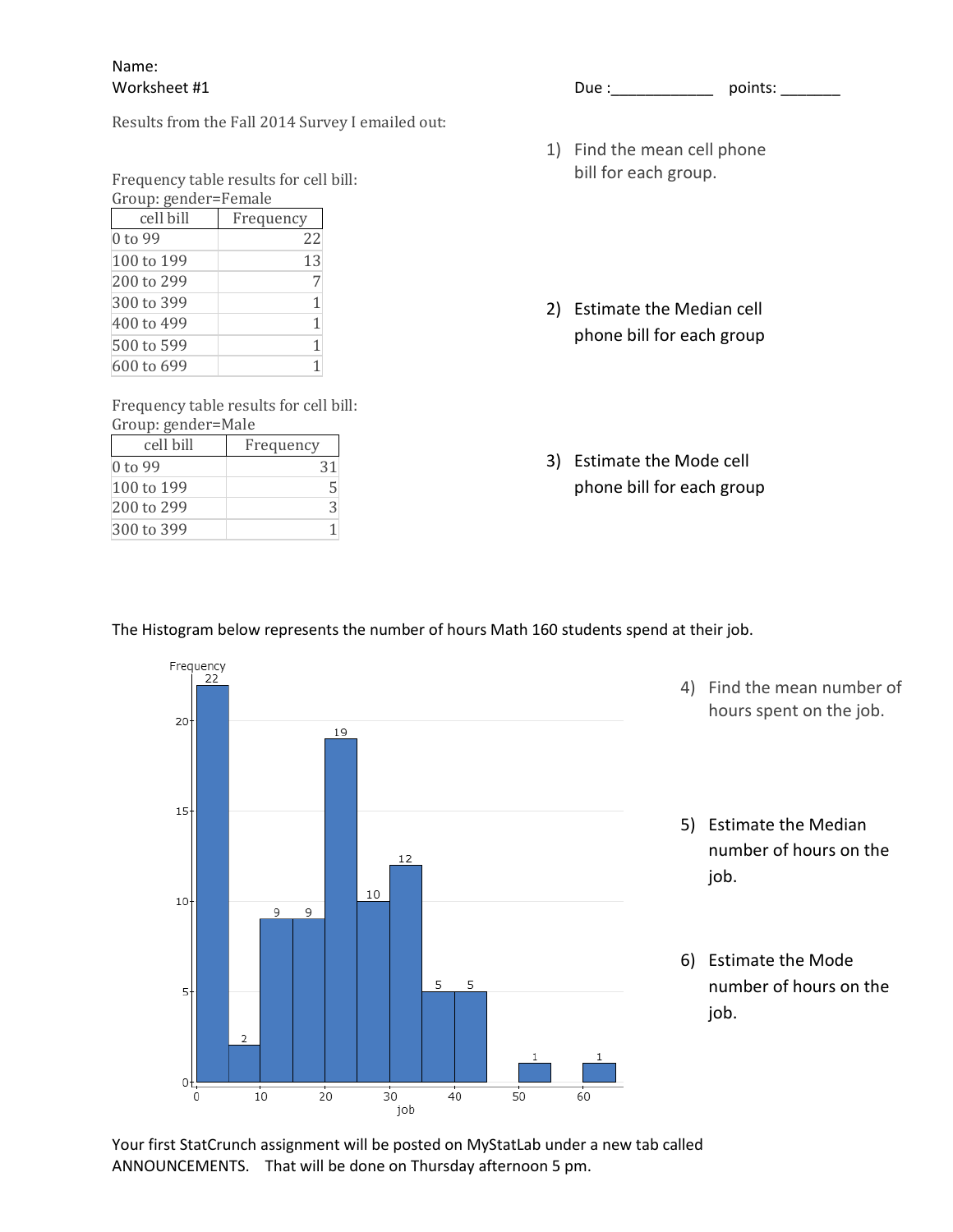Worksheet #1 Due :\_\_\_\_\_\_\_\_\_\_\_\_ points: \_\_\_\_\_\_\_

## Below is a boxplot of how much Math 160 students pay for a haircut ( including tip)



10) Is spending \$160 on a haircut an outlier for females?

11) Estimate the percentage of female students who spend more than \$50 on a haircut.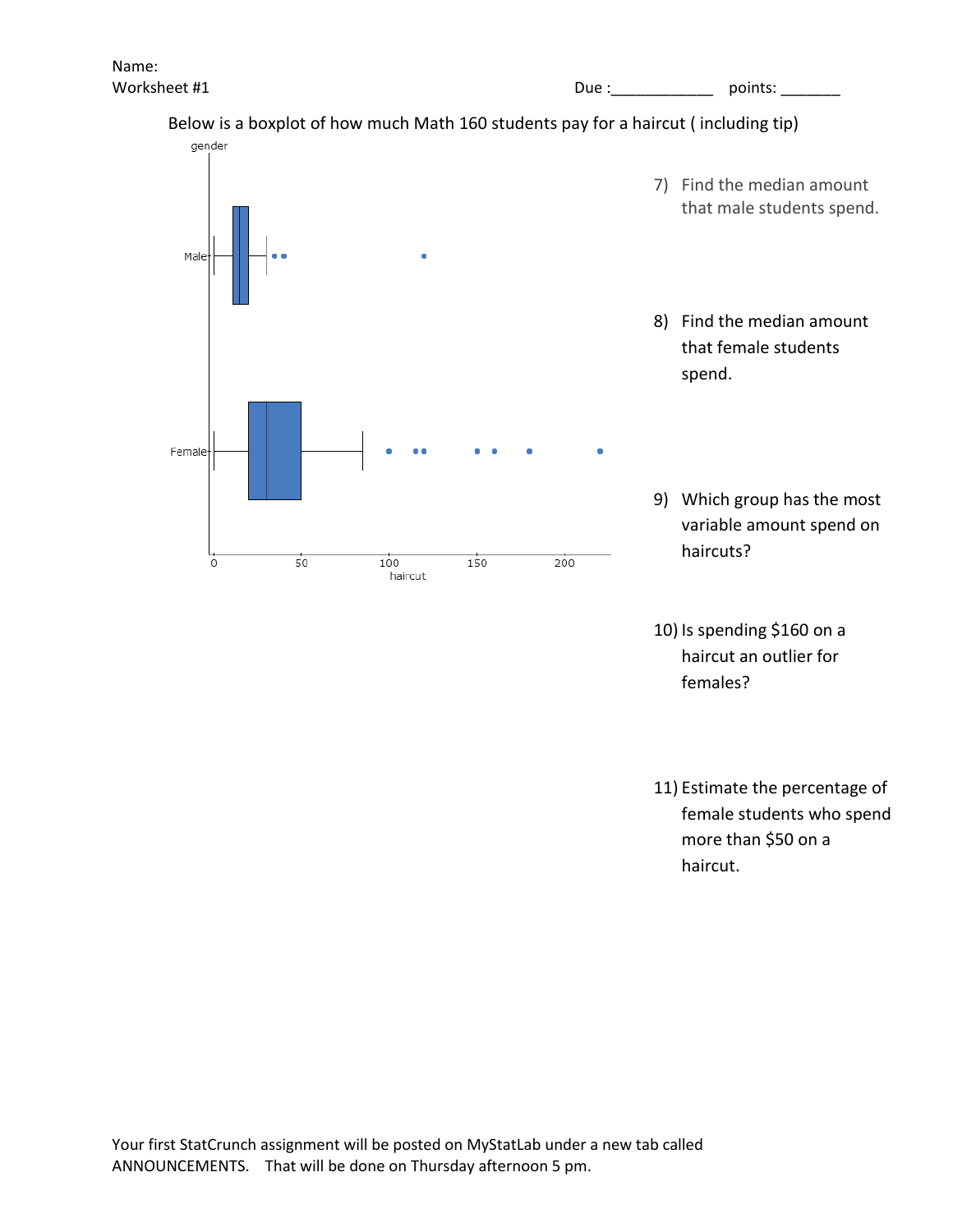Here are the summary statistics and 5 number summary for the hours of sleep Math 160 students slept on a particular night.

## **Summary statistics for sleep:**

Group by: gender

| gender | Mean | Variance               | Std. dev.                |  | Median Range Min Max 01 03 |         |  |
|--------|------|------------------------|--------------------------|--|----------------------------|---------|--|
| Female |      |                        | 6.87 2.4572449 1.5675602 |  |                            | 3 9.5 6 |  |
| Male   |      | 45 6.9222222 3.4540404 | 1.8585049                |  |                            |         |  |

12) What percentage of female students slept less than 6 hours?

13) What percentage of male student slept more than 7 hours?

14) If a female student sleeps 10 hours, is that an outlier?

15) Find the IQR for the number of hours females slept?

- 16) Find the IQR for the number of hours males slept?
- 17) Does one group have a more variable sleeping schedule? Explain your answer.